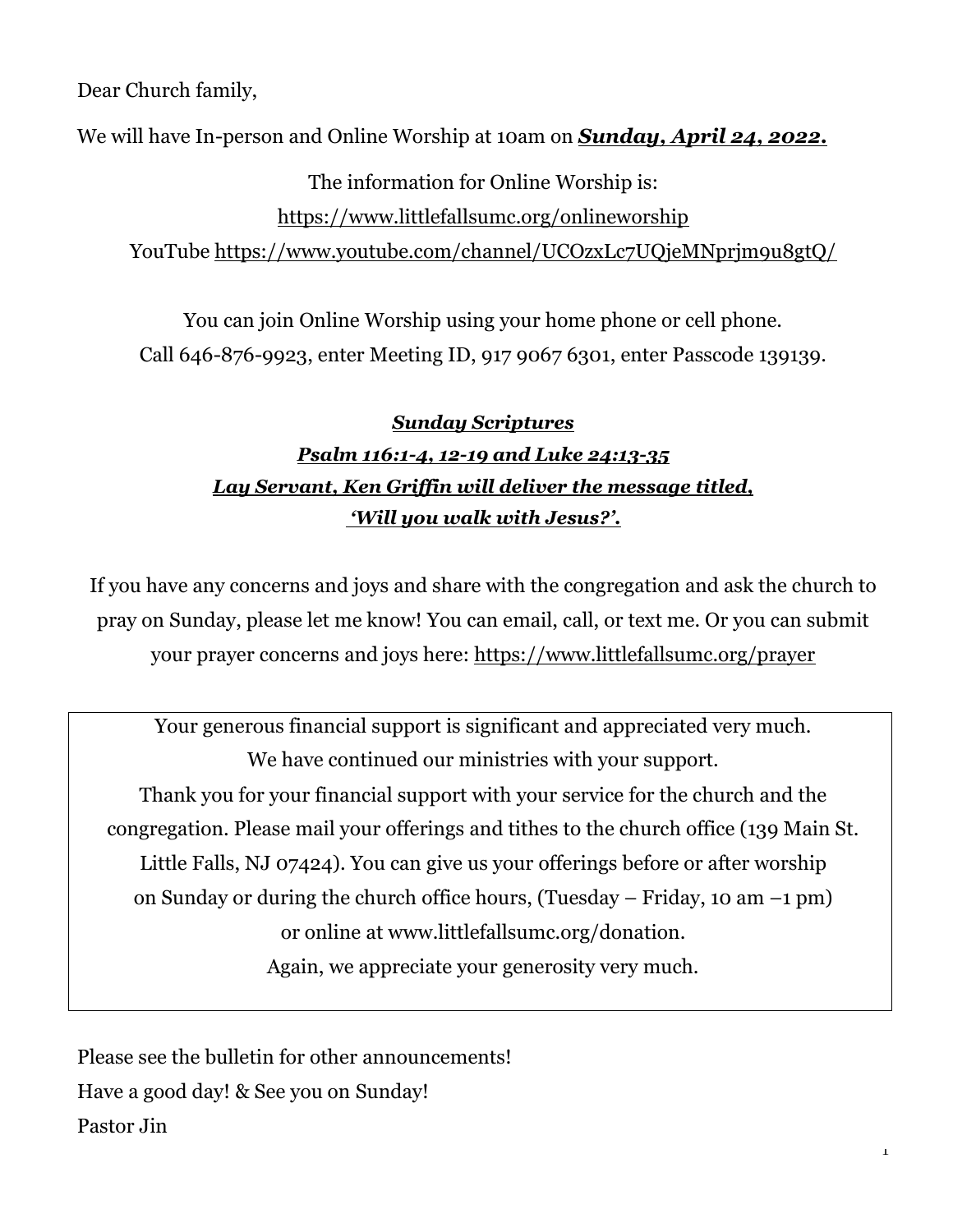# **Little Falls United Methodist Church**

# **Second Sunday of Easter**

# **April 24, 2022 - 10 am**



**139 Main Street, Little Falls, NJ 07424 Office Phone: (973) 256-0993 Website: [www.LittleFallsUMC.org](http://www.littlefallsumc.org/) Email: [Info@LittleFallsUMC.org](mailto:Info@LittleFallsUMC.org)**

*"A Welcoming Community of Faith, Hope, Mission and Outreach Sharing Christ's Love" "Making Disciples of Jesus Christ for the Transformation of the World"*

**"I appeal to you therefore, brothers and sisters, by the mercies of God, to present your bodies as a living sacrifice, holy and acceptable to God, which is your spiritual worship." (Romans 12:1)**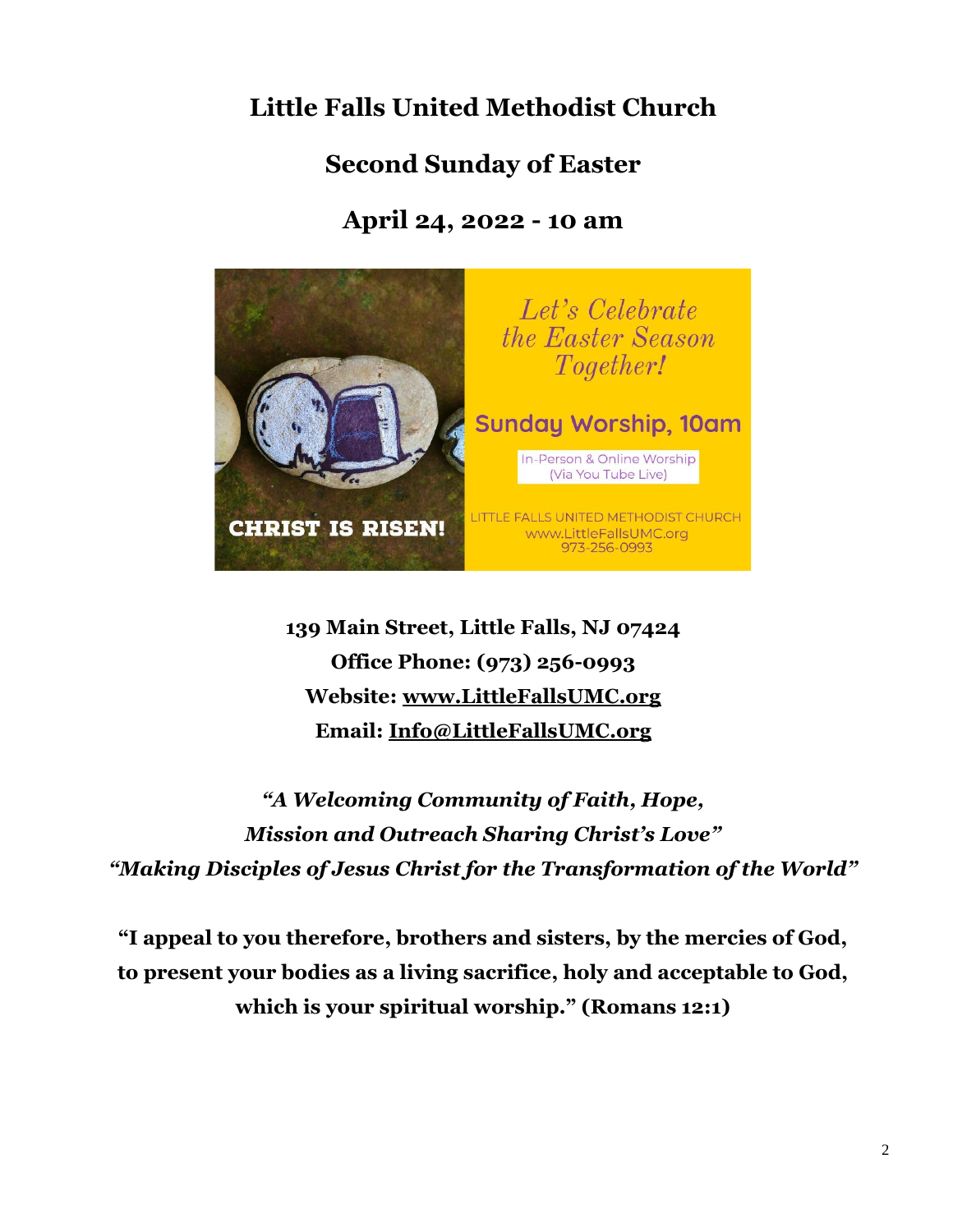# *Called to Praise*

# ⭻**Prepare your heart and body for Worship**

# **Welcome & Greeting**

# ⭻**Call to Worship**

Leader: Come now is the time to worship All: Now is the time to come before our god Leader: Come just as you are to worship All: Let us give praise and thanks to our god

| <b>‡Praise Song</b>               | Lord I lift your Name on High | <b>TFWS 2088</b> |
|-----------------------------------|-------------------------------|------------------|
| Verse                             |                               |                  |
| Lord, I lift Your name on high.   |                               |                  |
| Lord, I love to sing Your praises |                               |                  |
| I'm so glad You're in my life.    |                               |                  |
| I'm so glad You came to save us.  |                               |                  |
| Chorus                            |                               |                  |
| You came from heaven to earth     |                               |                  |
| to show the way,                  |                               |                  |
| from the earth to the cross       |                               |                  |
| my debt to pay.                   |                               |                  |
| from the cross to the grave,      |                               |                  |
| from the grave to the sky.        |                               |                  |
| Lord, I lift Your name on high.   |                               |                  |

# **Children's Time**

# **Blanket Magic**

**Church World Service Blankets** - Your donation for a blanket gives God's love and grace to those who are in hard times. On *April 24, May 1 and May 8***,** you will have the opportunity to donate in honor or in memory of someone. **\$10** will provide a blanket. Contributions of any amount will be appreciated. If writing a check, please make it out to United Methodist Women (UMW) and note that it is for CWS Blankets. Please save your change; we will be having a NOISY OFFERING for Blankets on *May 8*.

#### **Announcements**

- We have '**In-Person' Worship in the Sanctuary** and **'Online Worship'** at 10 am on *Sunday, April 24, 2022.* You can choose In-person worship or Online worship to worship with us.
- Wearing a mask is optional in the church. If you don't feel good, we recommend wearing a mask.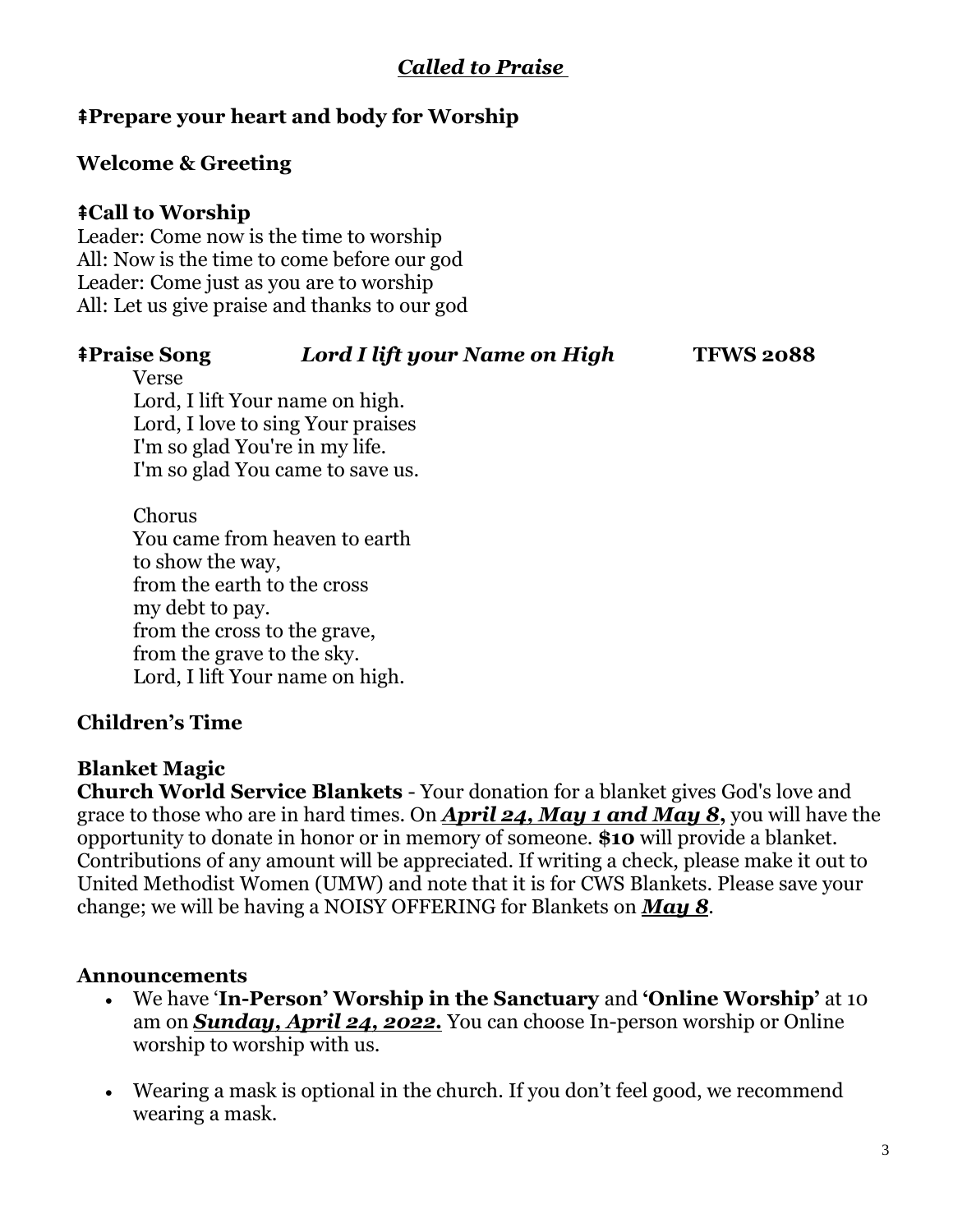• The Worship Bulletin will be sent to you by email (most people) or mail (those who cannot access email). You can see the bulletin on the church website,

## <https://www.littlefallsumc.org/onlineworship>

- You can join our online worship via YouTube or Facebook for Online Worship. Type "Little Falls United Methodist Church" in searching window on Youtube or Facebook. You can use the link below to join in Online Worship. YouTube<https://www.youtube.com/channel/UCOzxLc7UQjeMNprjm9u8gtQ/>
- You can join the Online Worship by your phone. Call 646-876-9923 and enter the Meeting ID, 917 9067 6301 and  $#$  Key and then press  $#$  key again! Passcode 139139.
- **Fellowship Time after Worship** We will resume the Fellowship time (The Coffee Hour) on *May 1*. Let us have a good fellowship time every Sunday after Worship. We need your help to continue the coffee hour. Please contact Ken G. for details.
- **Altar Flowers** Thank you to *Melissa & Marilyn Downing* for providing the altar flowers for Sunday Service for Lorraine's birthday. If you would like to offer the altar flowers, please contact Janet (973) 896-8936 [\(ladyteddy@aol.com\)](mailto:ladyteddy@aol.com).
- **Prayer Concerns & Joys** Please email Pastor Jin (jkim@littlefallsumc.org) if you would like to share your concerns and joys with the congregation. Pastor Jin will lift up the names in the order of prayer in our worship.
- **A Special Charge Conference** We will have a Special Charge Conference for the Election of a new SPRC Chairperson on *April 26th, Tuesday,* at 7:30 pm via Zoom. The church leadership (officials) will receive the Zoom link to the conference. We will update all of you regarding the conference.
- Let's Help Ukraine Janet delivered the collected items to the Ukraine Church in Clifton. The minister expressed gratitude to our congregation. We continue to collect Medical/baby Items. Contact Janet D. if you have any questions. Thank you all for participating in the collection.
- **Easter Flowers** Thanks for making a beautiful alter with your Easter flowers today. Please take your flowers from the Narthex.
- **UMW Victorian Tea & Auction!** UMW will hold the annual Victorian Tea & Auction at Noon on *Saturday, April 23.* Tickets will go on sale in March at \$20 per person. If you have any questions, please contact Melissa (201) 452-7759 or [melissadowning82@gmail.com](mailto:melissadowning82@gmail.com) or Lorraine (973) 641-2695 or [lordecaprio@yahoo.com](mailto:lordecaprio@yahoo.com)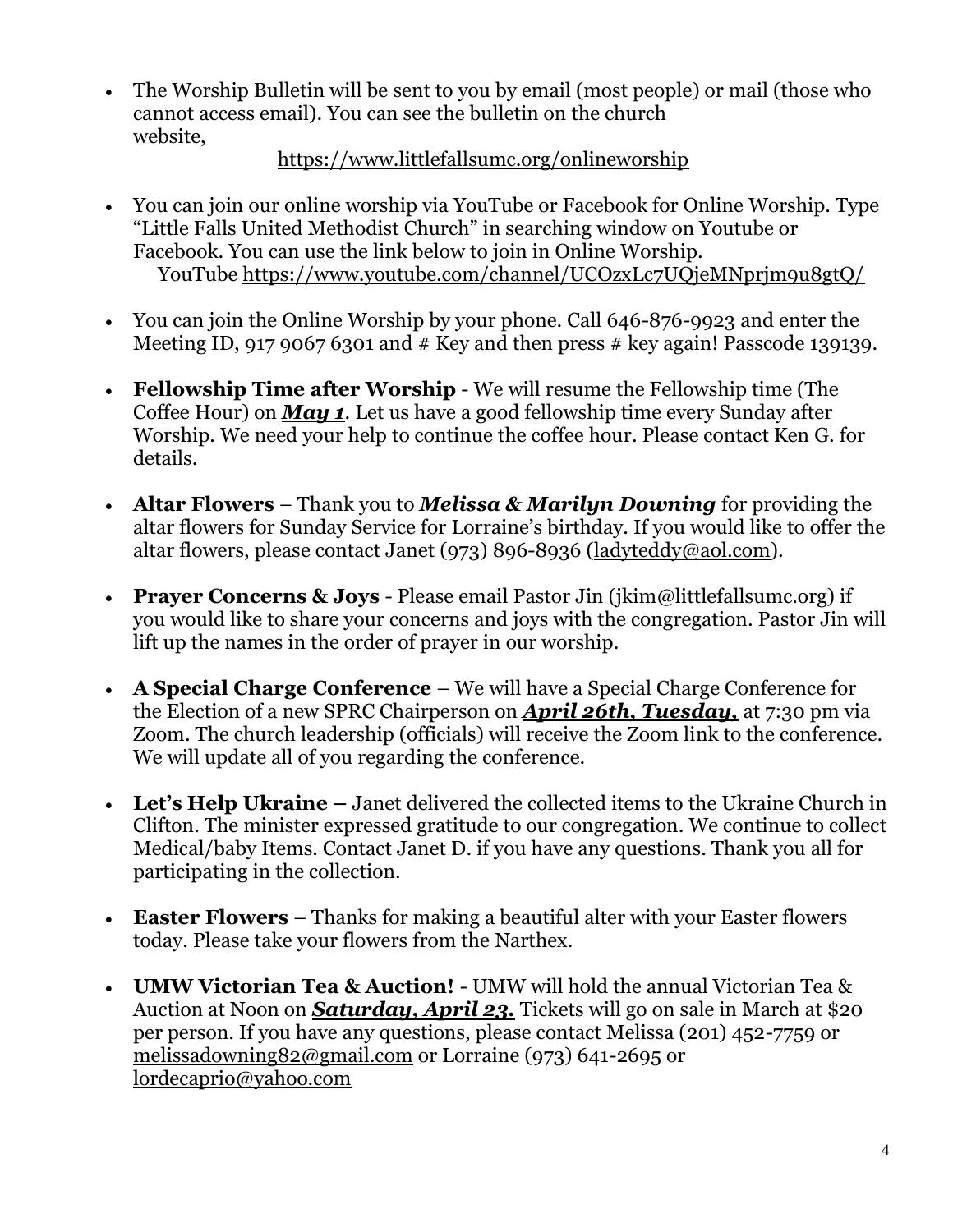- **Church Forum** We concluded "Church Forum for Church ministry" with the last meeting. The team will present the accomplishment through the church forum. We will begin another church forum for the church ministry on *Saturday, April 30th* as the initial meeting. Let's work on God's ministry together!
- **Kids For Christ** Join us in KFC! All Children  $(K 5<sup>th</sup> \text{ grade})$  are welcome. The next meeting will be held on **Thursday, May 5th** at 5pm to 6:30pm. K.F.C. is a program for children. We have KFC every first and third Thursday of the month.
- **Treasured Memories**  "Treasured Memories" is a grief group for those who have lost their loved ones. The ongoing meeting is held in Lee Lounge at 7pm on every *2nd Wednesday of the month.* Contact Allison for details (973) 800-4152.
- **Online Donation** Online donation is available now. Please visit the church website and click 'Donation.' The link is here: [www.LittleFallsUMC.org/donation.](http://www.littlefallsumc.org/donation)
- **Shoprite Gift Card** If you want to buy a Shoprite gift card, please contact Pete (973) 595-5765 or [\(detroit50@aol.com\)](mailto:detroit50@aol.com).
- **Kohl's Gift Card** If you want to buy a Kohl's gift card, please contact Allison.
- **AmazonSmile Program**  Please choose Little Falls UMC as your charity organization at https://smile.amazon.com. All services and prices will be the same and Amazon will donate 0.5% of your purchase to the church.
- Your financial support and generosity are greatly appreciated and essential for our church ministry and mission. Please consider sending your tithes and offerings to Little Falls UMC (139 Main St. Little Falls, NJ 07424). You can send your offerings and tithes to the church every week. Or you can send offerings and tithes for a month with a check. Thanks again for your generosity again!
- **LFUMC FOOD PANTRY ITEMS NEEDED** Many families depend on the Food Pantry on a regular basis. The Pantry needs the following non-perishable items; canned vegetables, peanut butter, jelly, adult/children's cereal, pasta & sauce, instant potatoes/rice, tuna, chicken, sardines, fruit, apple sauce, juice, and granola bars.
- **SOCKS FOR SOULS** *Do your feet get cold?* Please help Unity Circle to provide new or gently used socks to the homeless. There is a constant need. Please drop off your socks in the large white sock in the Narthex.
- **Ongoing Collection** UMW also collects postmarked stamps, can pull tabs, Box Tops for Education, and the front of greeting cards. Items are donated to different charities and organizations.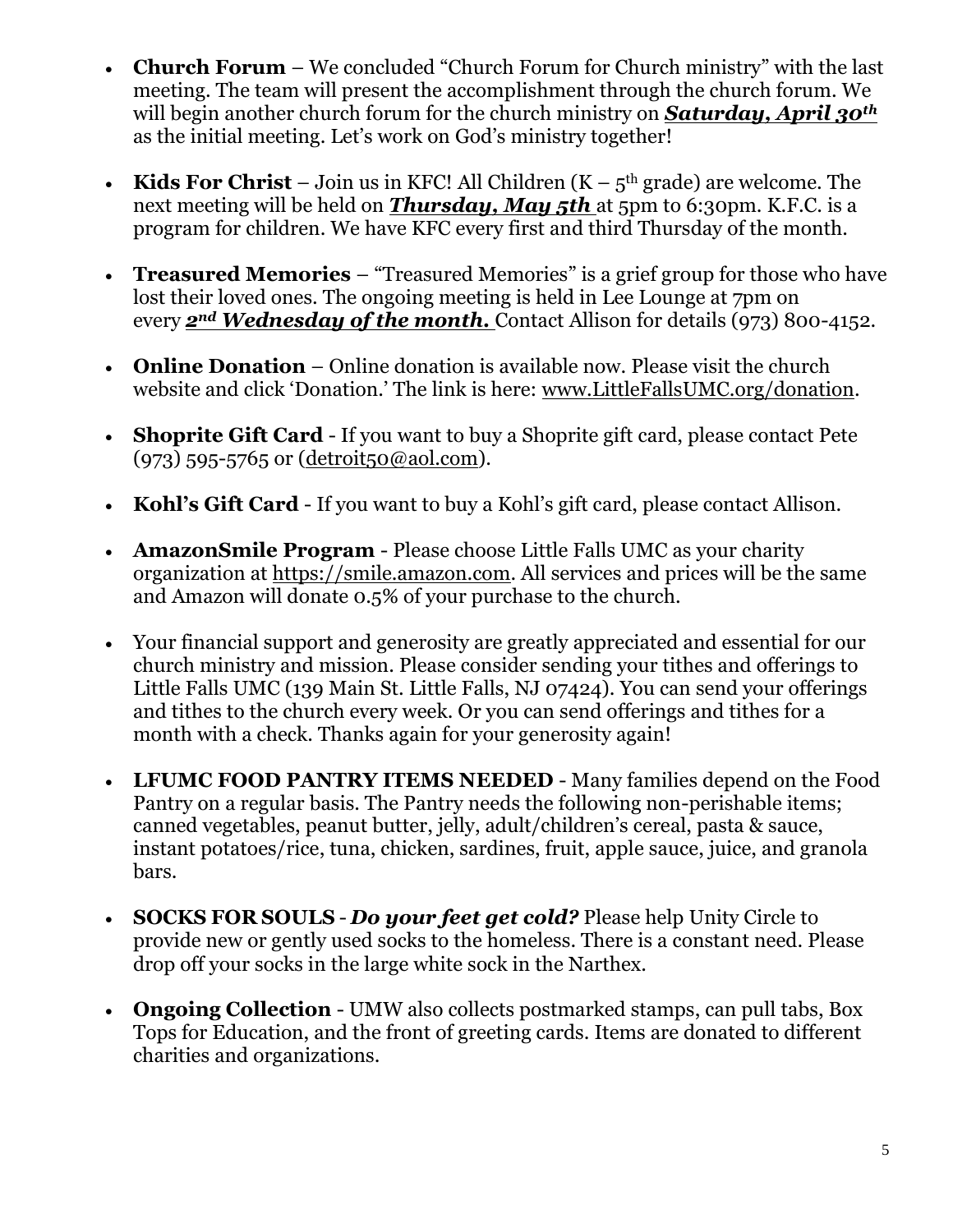#### ⭻**Hymn of Prayer** *Here I am Lord* **UMH 593**

I, the Lord of sea and sky, I have heard my people cry. All who dwell in dark and sin my hand will save. I who made the stars of night, I will make their darkness bright. Who will bear my light to them? Whom shall I send?

Refrain

Here I am, Lord. Is it I, Lord? I have heard you calling in the night. I will go, Lord, if you lead me. I will hold your people in my heart.

I, the Lord of snow and rain, I have borne my people's pain. I have wept for love of them. They turn away. I will break their hearts of stone, give them hearts for love alone. I will speak my word to them. Whom shall I send?

Refrain

I, the Lord of wind and flame, I will tend the poor and lame, I will set a feast for them. My hand will save. Finest bread I will provide till their hearts are satisfied. I will give my life to them. Whom shall I send?

Refrain

#### **Pausing for Silent Prayer and Confession**

#### **Prayers of the People (Response: God, in Your Mercy, hear our prayers.)**

Almighty and wondrous God, on this day of new beginnings, we offer our songs to proclaim your victory over death. All that you have done is marvelous in our eyes, and so we offer our praise to your holy and powerful Name. Receive the joyful thanksgiving which we offer to you and bless it as a declaration of your worthiness to be worshipped. In the empty tomb, God declares that nothing can separate us from the love of God; nothing we have done, or left undone; no one whom we have been or failed to be. Nothing can separate us from the love of God in Christ Jesus our Lord. Please empty our tombs of concerns, worries, and situations but fill our hearts with hope and joy of resurrection that you have shown through Jesus Christ so that we praise you with joy and gratitude on this glorious day. Amen.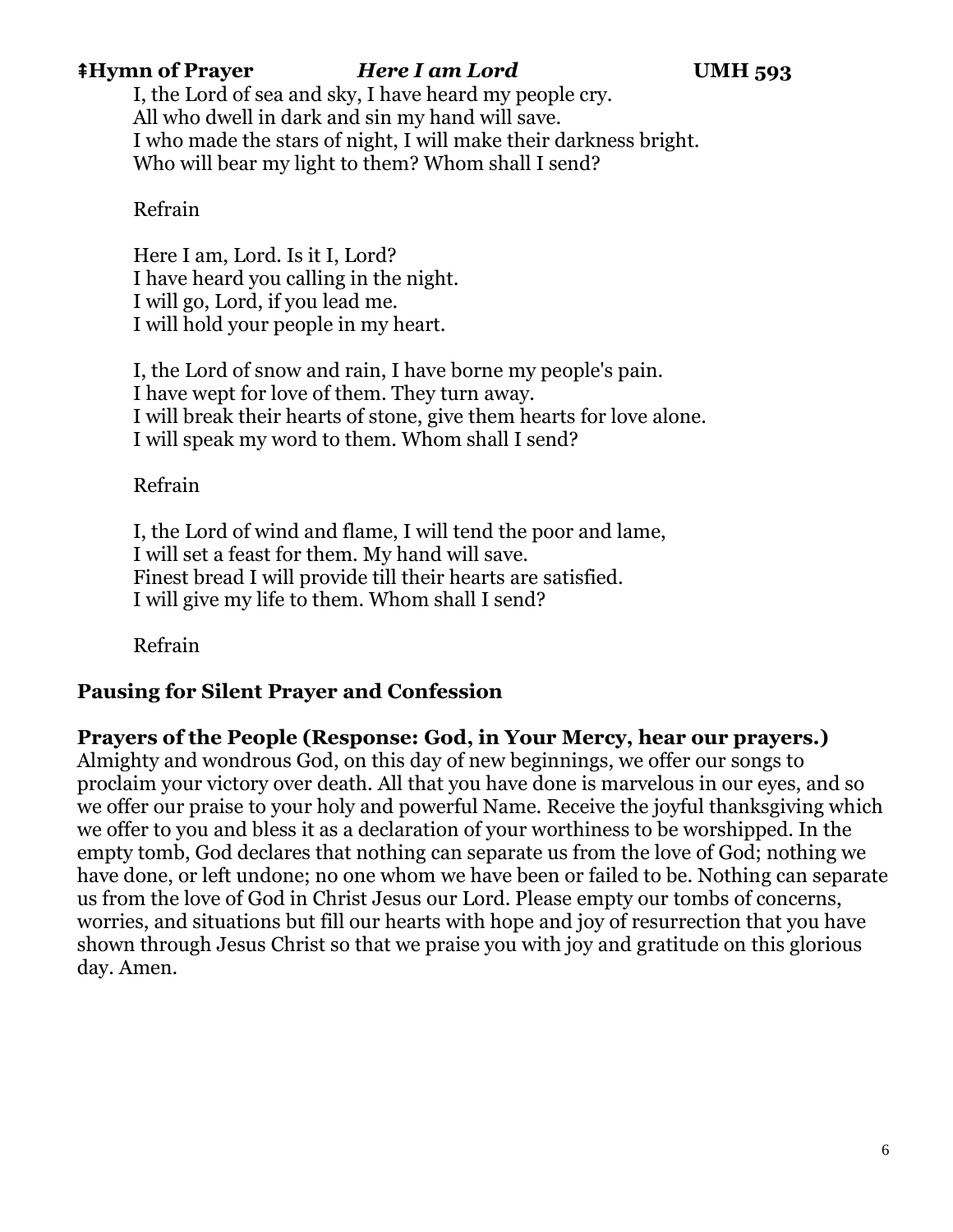### **The Lord's Prayer**

*Our Father, who art in heaven, hallowed be thy name, thy kingdom come, thy will be done, on earth, as it is in heaven. Give us this day our daily bread. And forgive us our trespasses, as we forgive those who trespass against us. And lead us not into temptation, but deliver us from evil, for thine is the kingdom, and the power, and the glory, forever. Amen.*

# *Called to the Word*

#### **Prayer for Illumination**

**Leader:** Lord, open our hearts and minds by the power of your Holy Spirit, that, as the Scriptures are read and your Word proclaimed, we may hear with joy what you say to us today.

**All: Amen**

#### **OT Lesson Psalm 116:1-4, 12-19**

#### **Thanksgiving for Recovery from Illness**

**<sup>1</sup>** I love the LORD, because he has heard my voice and my supplications. **<sup>2</sup>** Because he inclined his ear to me, therefore I will call on him as long as I live. **<sup>3</sup>** The snares of death encompassed me; the pangs of Sheol laid hold on me; I suffered distress and anguish. **<sup>4</sup>** Then I called on the name of the LORD: "O LORD, I pray, save my life!" **<sup>12</sup>** What shall I return to the LORD for all his bounty to me? **<sup>13</sup>** I will lift up the cup of salvation and call on the name of the LORD, **<sup>14</sup>** I will pay my vows to the LORD in the presence of all his people. **<sup>15</sup>** Precious in the sight of the LORD is the death of his faithful ones. **<sup>16</sup>** O LORD, I am your servant; I am your servant, the child of your serving girl. You have loosed my bonds. **<sup>17</sup>** I will offer to you a thanksgiving sacrifice and call on the name of the LORD. **<sup>18</sup>** I will pay my vows to the LORD in the presence of all his people, **<sup>19</sup>** in the courts of the house of the LORD, in your midst, O Jerusalem. Praise the LORD!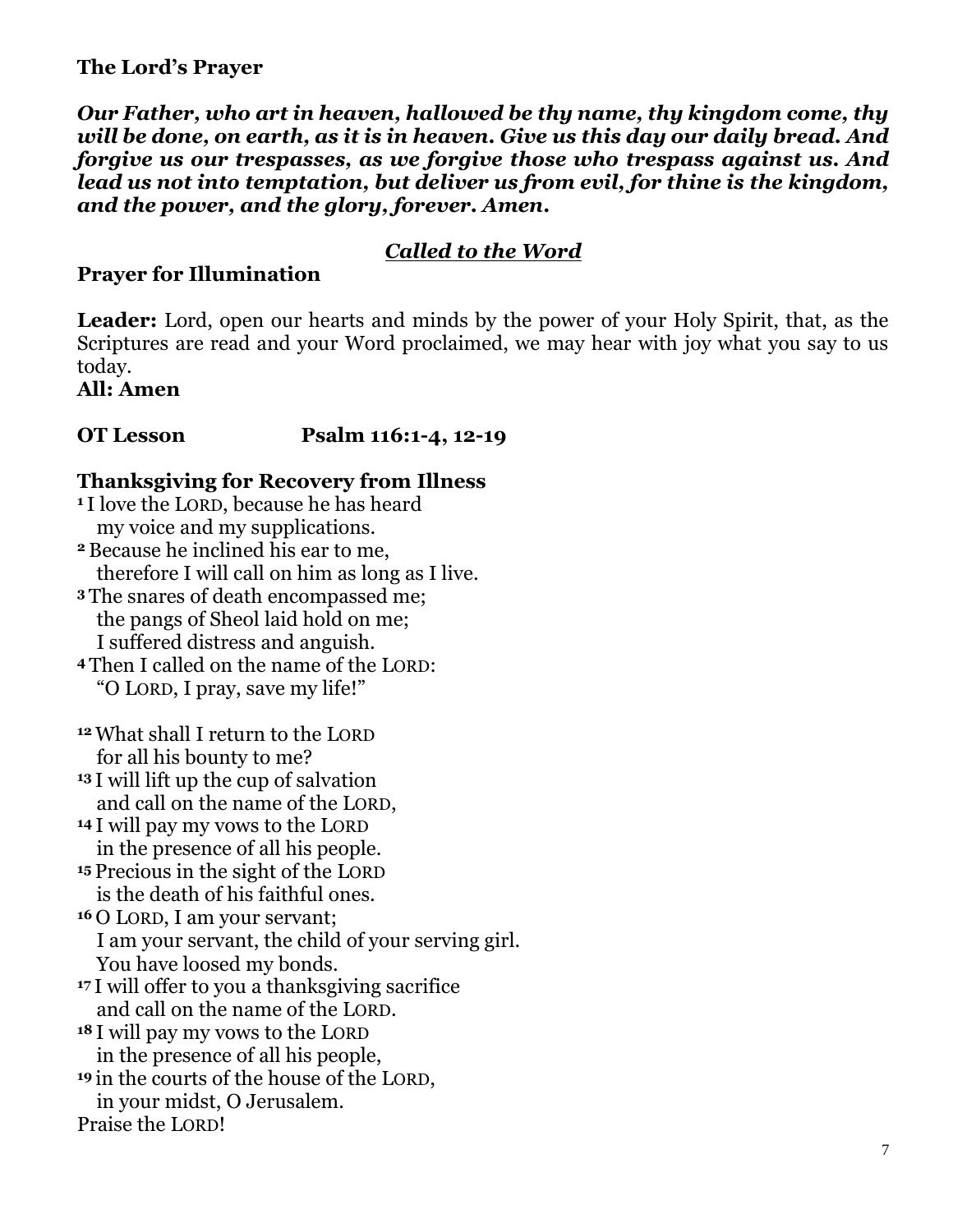#### *This ends the OT Lessons. Let us turn to the Gospel Lesson. Please stand, if able.*

#### **Gospel Lesson Luke 24:13-35**

#### **The Walk to Emmaus**

**<sup>13</sup>** Now on that same day two of them were going to a village called Emmaus, about seven miles from Jerusalem, **<sup>14</sup>** and talking with each other about all these things that had happened. **<sup>15</sup>** While they were talking and discussing, Jesus himself came near and went with them, **<sup>16</sup>** but their eyes were kept from recognizing him. **<sup>17</sup>** And he said to them, "What are you discussing with each other while you walk along?" They stood still, looking sad. **<sup>18</sup>** Then one of them, whose name was Cleopas, answered him, "Are you the only stranger in Jerusalem who does not know the things that have taken place there in these days?" **<sup>19</sup>** He asked them, "What things?" They replied, "The things about Jesus of Nazareth, who was a prophet mighty in deed and word before God and all the people, **<sup>20</sup>** and how our chief priests and leaders handed him over to be condemned to death and crucified him. **<sup>21</sup>** But we had hoped that he was the one to redeem Israel. Yes, and besides all this, it is now the third day since these things took place. **<sup>22</sup>** Moreover, some women of our group astounded us. They were at the tomb early this morning, **<sup>23</sup>** and when they did not find his body there, they came back and told us that they had indeed seen a vision of angels who said that he was alive. **<sup>24</sup>** Some of those who were with us went to the tomb and found it just as the women had said; but they did not see him." **<sup>25</sup>** Then he said to them, "Oh, how foolish you are, and how slow of heart to believe all that the prophets have declared! **<sup>26</sup>** Was it not necessary that the Messiah should suffer these things and then enter into his glory?" **<sup>27</sup>** Then beginning with Moses and all the prophets, he interpreted to them the things about himself in all the scriptures.

**<sup>28</sup>** As they came near the village to which they were going, he walked ahead as if he were going on. **<sup>29</sup>** But they urged him strongly, saying, "Stay with us, because it is almost evening and the day is now nearly over." So he went in to stay with them. **<sup>30</sup>** When he was at the table with them, he took bread, blessed and broke it, and gave it to them. **<sup>31</sup>** Then their eyes were opened, and they recognized him; and he vanished from their sight. **<sup>32</sup>** They said to each other, "Were not our hearts burning within us while he was talking to us on the road, while he was opening the scriptures to us?" **<sup>33</sup>** That same hour they got up and returned to Jerusalem; and they found the eleven and their companions gathered together. **<sup>34</sup>** They were saying, "The Lord has risen indeed, and he has appeared to Simon!" **<sup>35</sup>** Then they told what had happened on the road, and how he had been made known to them in the breaking of the bread.

This is the word of God for the people of God. **All: Thanks be to God.**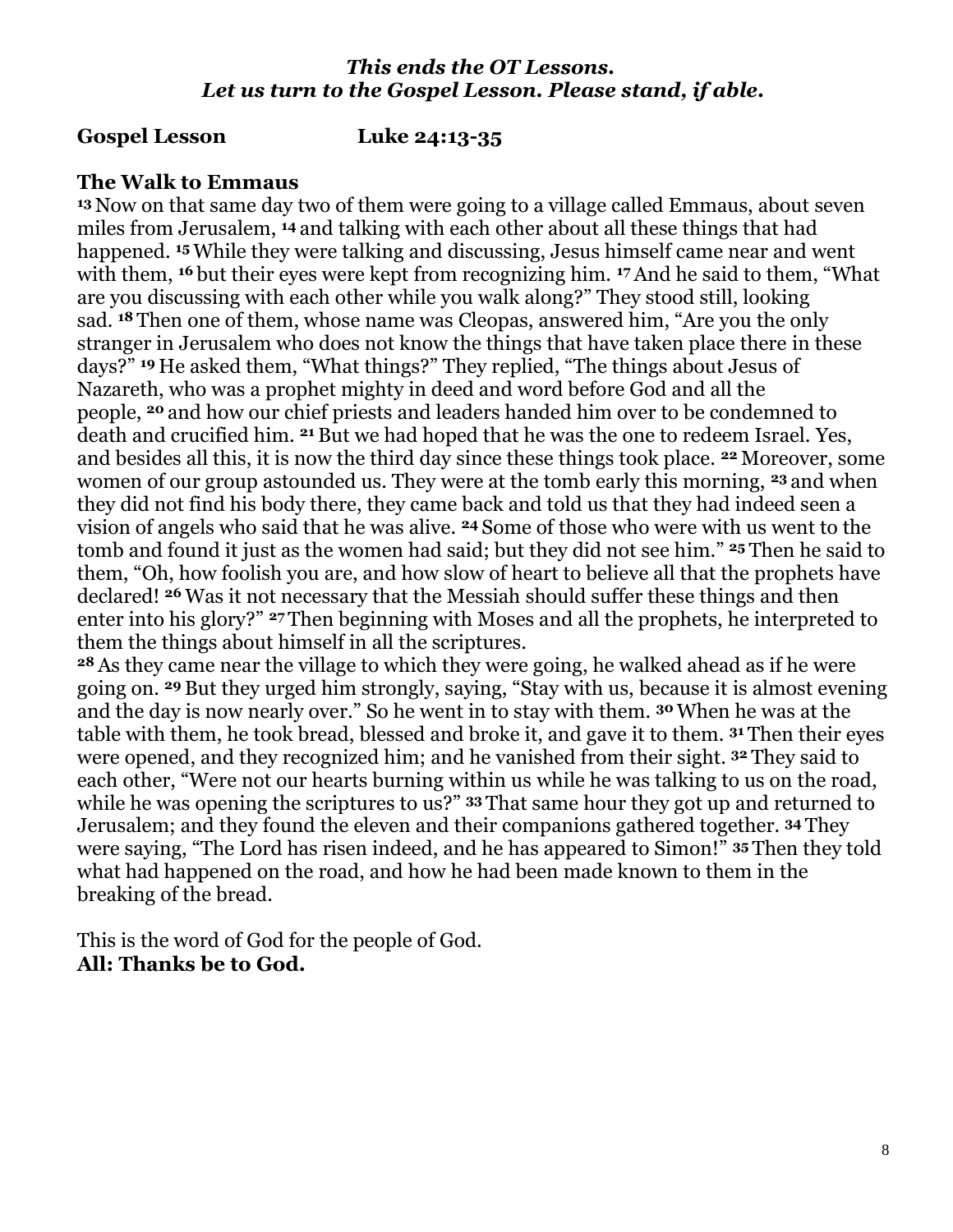**Message** *Will you walk with Jesus?* **Ken Giffin**

Last Sunday we took part in the joyous celebration of Easter. While I was putting this message together, I began to realize that Easter means different things to us according to our age. For our children, it was a time to collect plastic eggs and enjoy the candy that was inside. For us as adults, the meaning of Easter has three different parts that we need to remember. The first is that we have over 2000 years of biblical truth that presents to us the story of what happen to Jesus in the city of Jerusalem. This wasn't the case for the men who walked the Emmaus Road. They were confused and even afraid of the thought that the Romans would do the same thing to them.

Then a stranger began to ask them questions. The apostles were amazed that there was someone in the city who were not aware of what happen. They asked him, "Are you the only one in the city of Jerusalem who is not aware of what happen these last two days? Then the man simply said to them tell me.

This brings me to second point. We should never act in a judgmental way when someone says to us tell me about this Jesus. We are called to let everyone know about the sacrifice that Jesus made at the cross for us all. However, there is one thing we must remember. Whatever we do in the name of Jesus we must do in love. Jesus calls us to love one another as he first loved us.

So the disciples began to have a conversation with the man. When they heard the sound of his voice, they couldn't help but feel like they knew him. Then the time came for them to part company. It was getting late, and it was time for the evening meal. As the man walked away the disciples encouraged him to join them in the breaking of the break. When he gave the blessing and broke the bread the disciples began to realize who it was that they had been talking to and walking with, it was Jesus! Jesus was alive! They were with Jesus but not as they had known him before. Jesus was with them in his resurrected glorified body.

This brings me to the third point. As you can see, the Emmaus story contains many parts. But they all refer to one thing. That is our relationship to the son of God. For me, the greatest part of the story is that it is a call to that it is a call to discipleship. True the story is about our relationship to the son of God, but the message goes beyond that. It goes beyond the cross and even the tomb. It calls us to go beyond the safety and security of our comfort zone. It calls us to go out into the world and preach the message of Christ crucified which is the good news. It calls us to convert sinners and make disciples in his name.

The key point of the Emmaus message is to let everyone know that our savior reigns. He is willing to enter the heart of all who seek him and are willing to surrender at the cross. Then like the disciples after seeing that the tomb is empty be willing to walk the Emmaus Road and proclaim that Jesus is alive, that Jesus is Lord. Amen